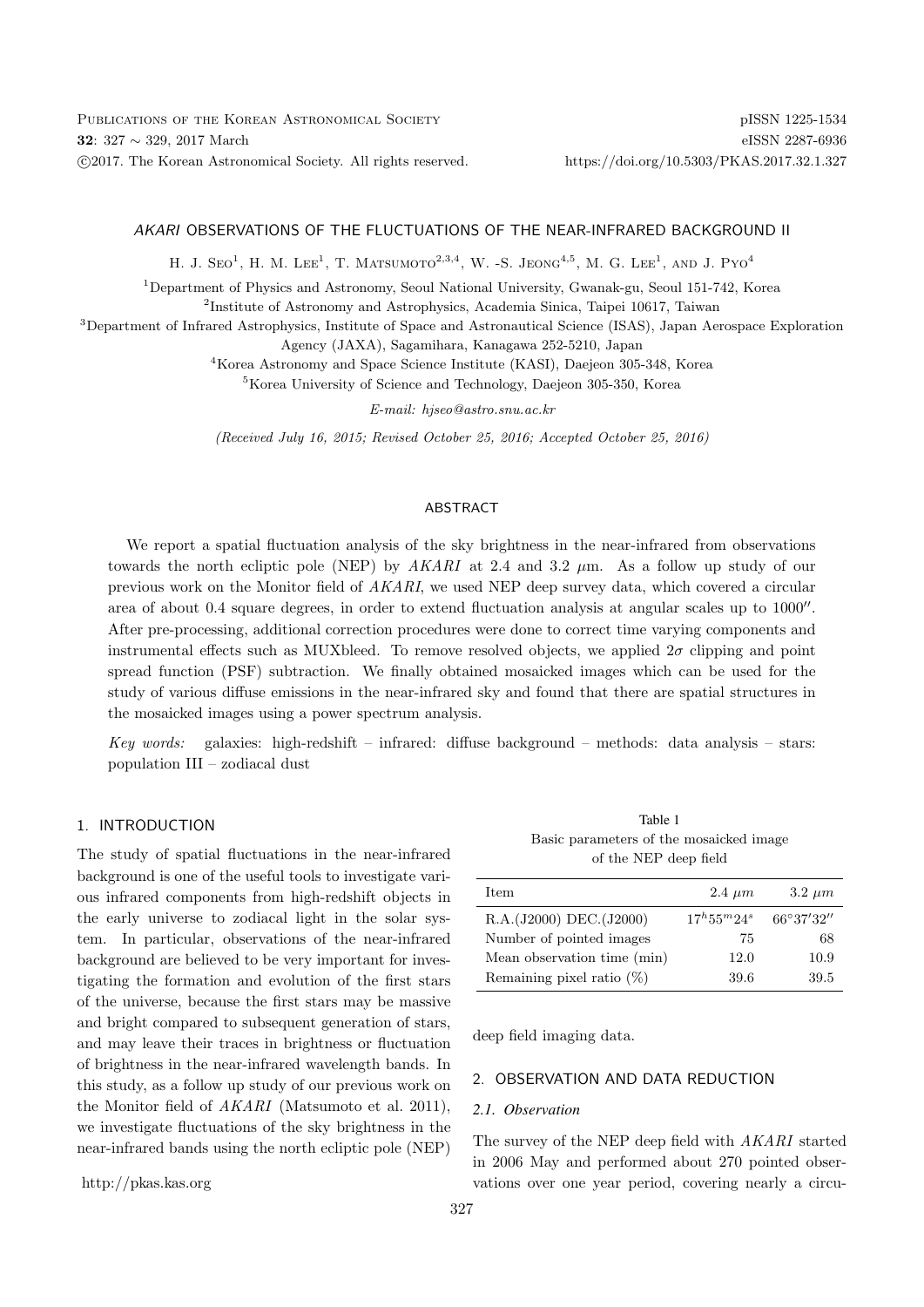

Figure 1. Mosaicked images of the NEP deep field for two bands in equatorial coordinates. Top: the selected region of the NEP deep field for the study. The lower right corner is brighter than other regions in the mosaicked image, which shows seasonal variation of zodiacal light during observation period. White color represents discrete objects. Bottom: final states of the mosaicked images. White color represents masked regions. The width and height of the mosaicked image is  $36' \times 25'$  and  $35' \times 23'$  for 2.4 and 3.2  $\mu$ m, respectively.

lar area of 0.4 square degrees (Matsuhara et al. 2006). We used the NEP deep survey data at two wavelength bands, 2.4 and 3.2  $\mu$ m. Only a portion (∼30%) of the NEP deep survey area is selected to produce a reliable mosaicked image (the top panel of Figure 1) since some parts of the survey data are affected by the earthshine (Wada et al. 2007) and a planetary nebula.

# *2.2. Pre-processing*

We used AKARI standard pipeline (Lorente et al. 2008) for most of the pre-processing of each pointed image. However, a few procedures, such as dark subtraction and flat field correction, were treated separately to improve a quality of the image.

## *2.3. Additional Correction Procedures*

Pixels in the upper parts of MUXbleed-affected regions become fainter compared to those in the lower region. We identified two lines by fitting affected pixels and unaffected pixels separately. Correction for the MUXbleed problem was done by using the difference between two fitted lines. To correct for the seasonal variation of zodiacal light, we tried to fit the sky brightness by using a sinusoidal function (Pyo et al. 2012). We then subtracted the fitted function from each pointed image.



Figure 2. Fluctuation spectra obtained by two-dimensional FFT. Filled circles and open squares are fluctuation spectra of the mosaicked image and subset analysis, respectively. q and  $P_2(q)$  represent angular wavenumber and power spectrum. Error bars show  $1\sigma$  error.

#### *2.4. Source Subtraction*

In order to obtain the fluctuations in the sky brightness, we removed pixels that are affected by sources such as point or extended objects. Bright central parts of objects were masked by a clipping procedure, and relatively faint wing parts of objects were subtracted by using the Point Spread Function (PSF). Mosaicked images consisting of pointed images after data reduction procedures are presented in the bottom panel of Figure 1, and their basic parameters are listed in Table 1.

# 3. POWER SPECTRUM

We used a power spectrum analysis to measure the spatial fluctuations of the mosaicked image and random noise. Figure 2 shows the fluctuation spectra for the mosaicked image (filled circles) and subset analysis (open squares). Subset analysis is intended to estimate fluctuation spectrum of random noise in the mosaicked image. To perform subset analysis, the whole images were divided into two subsets. A difference of two subsets will erase persistent features in the sky and leave random noise of the mosaicked image. As shown, the mosaicked image reveals significantly larger fluctuation than that of subset analysis, which indicates that there are spatial structures in the mosaicked image.

## 4. SUMMARY

We studied spatial fluctuations of the sky brightness using the NEP deep survey data obtained with AKARI at 2.4 and 3.2  $\mu$ m. In order to extend the fluctuation analysis of the Monitor field at angular scales up to  $1000''$ , we produced mosaicked images of the NEP deep field after removing the contributions from the known point and extended sources. Mosaicked images in the bottom